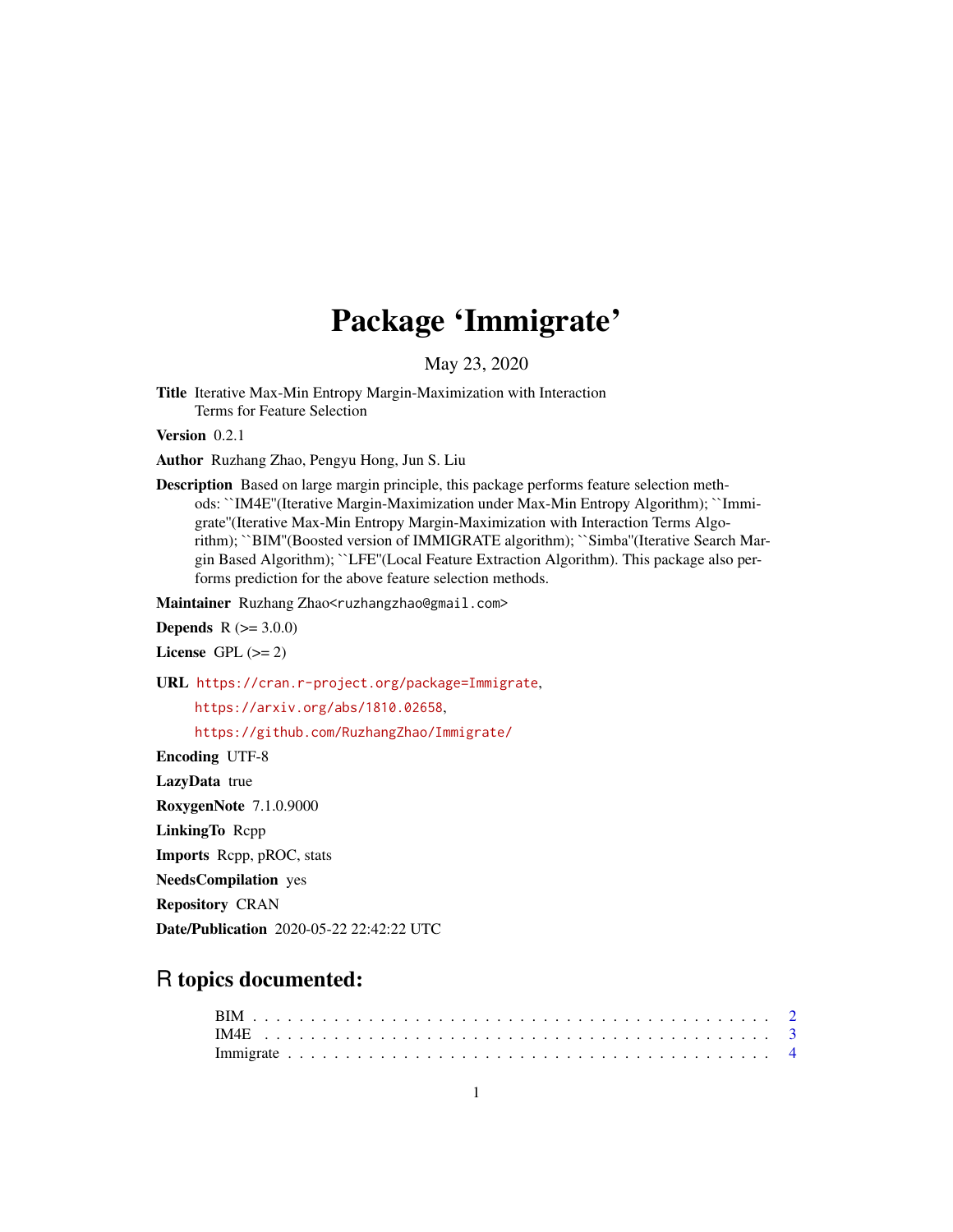<span id="page-1-0"></span>

| Index |  |
|-------|--|
|       |  |

| <b>BIM</b><br><b>BTM</b> |
|--------------------------|
|--------------------------|

#### Description

This function performs BIM algorithm (Boosted version of IMMIGRATE).

#### Usage

```
BIM(
  xx,
  yy,
  nBoost = 3,
  max\_iter = 5,
  removesmall = FALSE,
  sigstart = 0.02,
  sigend = 4\mathcal{L}
```
#### Arguments

| XX.                    | model matrix of explanatory variables                                 |
|------------------------|-----------------------------------------------------------------------|
| yу                     | label vector                                                          |
| nBoost                 | number of classifiers in BIM, default to be 3                         |
| $max$ <sub>Liter</sub> | maximum number of iteration for IMMIRGATE classifier, default to be 5 |
| removesmall            | whether remove features with small weights, default to be FALSE       |
| sigstart               | start of sigma used in algorithm, default to be 0.02                  |
| sigend                 | end of sigma used in algorithm, default to be 4                       |
|                        |                                                                       |

#### Value

| matrix    | list of weight matrices                                               |
|-----------|-----------------------------------------------------------------------|
| weights   | coefficient vectors for classifiers                                   |
| sample_wt | sample weights, refer to cost function in link below for more details |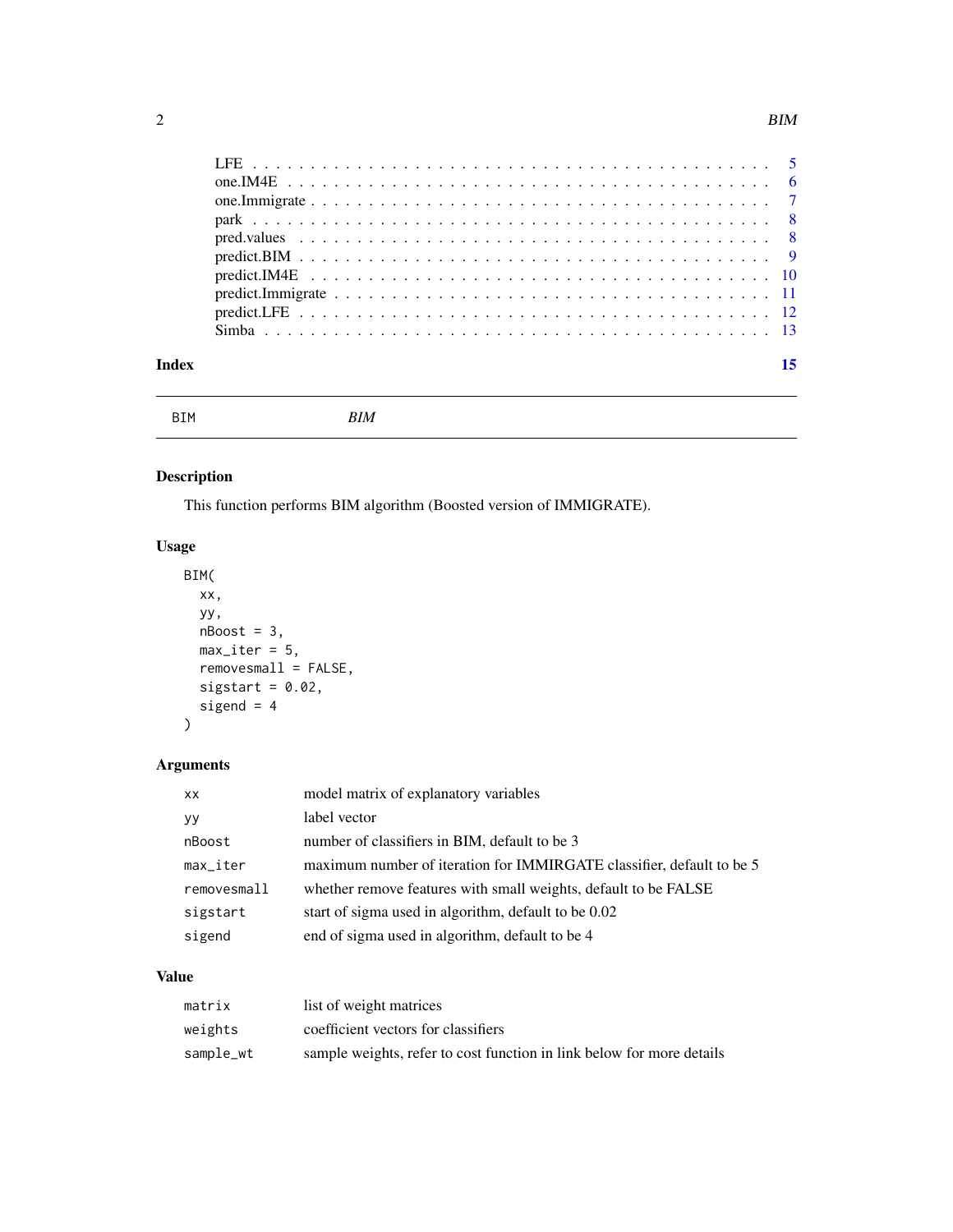#### <span id="page-2-0"></span> $\mu$  IM4E 3

#### References

Zhao, Ruzhang, Pengyu Hong, and Jun S. Liu. "IMMIGRATE: A Margin-based Feature Selection Method with Interaction Terms." Entropy 22.3 (2020): 291.

#### See Also

Please refer to <https://www.mdpi.com/1099-4300/22/3/291/htm> for more details.

#### Examples

```
data(park)
xx<-park$xx
yy<-park$yy
re<-BIM(xx,yy)
```
IM4E *IM4E*

#### Description

This function performs IM4E(Iterative Margin-Maximization under Max-Min Entropy) algorithm.

#### Usage

```
IM4E(
  xx,
 yy,
 epsilon = 0.01,
  sig = 1,
 lambda = 1,
 max\_iter = 10,
  removesmall = FALSE
)
```

| XX          | model matrix of explanatory variables                           |
|-------------|-----------------------------------------------------------------|
| yу          | label vector                                                    |
| epsilon     | criterion for stopping iteration, default to be 0.01            |
| sig         | sigma used in algorithm, default to be 1                        |
| lambda      | lambda used in algorithm, default to be 1                       |
| max_iter    | maximum number of iteration                                     |
| removesmall | whether remove features with small weights, default to be FALSE |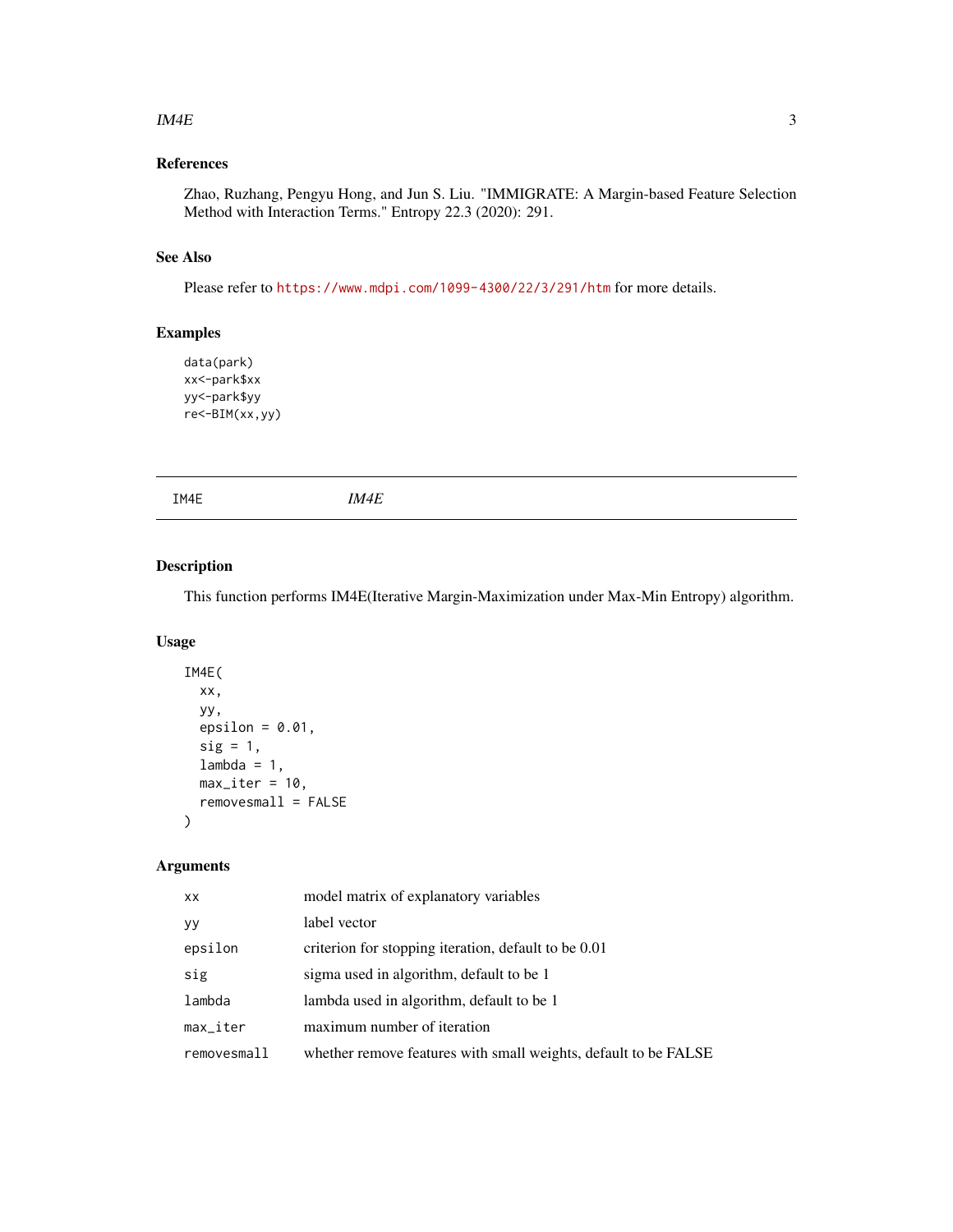<span id="page-3-0"></span>

|          | weight vector obtained by IM4E algorithm                                         |
|----------|----------------------------------------------------------------------------------|
| iter num | number of iteration for convergence                                              |
| final c  | final cost value. Refer to the cost function in reference below for more details |

#### References

Bei Y, Hong P. Maximizing margin quality and quantity[C]//Machine Learning for Signal Processing (MLSP), 2015 IEEE 25th International Workshop on. IEEE, 2015: 1-6.

#### Examples

```
data(park)
xx<-park$xx
yy<-park$yy
re<-IM4E(xx,yy)
print(re)
```
Immigrate *Immigrate*

#### Description

This function performs IMMIGRATE(Iterative Max-Min Entropy Margin-Maximization with Interaction Terms ) algorithm. IMMIGRATE is a hypothesis-margin based feature selection method with interaction terms. Its weight matrix reflects the relative importance of features and their iteractions, which can be used for feature selection.

#### Usage

```
Immigrate(
  xx,
 yy,
 w0,
  epsilon = 0.01,
 sig = 1,
 max\_iter = 10,
 removesmall = FALSE,
  randomw0 = FALSE
)
```

| xх | model matrix of explanatory variables                             |
|----|-------------------------------------------------------------------|
| ۷y | label vector                                                      |
| wØ | initial weight matrix, default to be diagonal matrix when missing |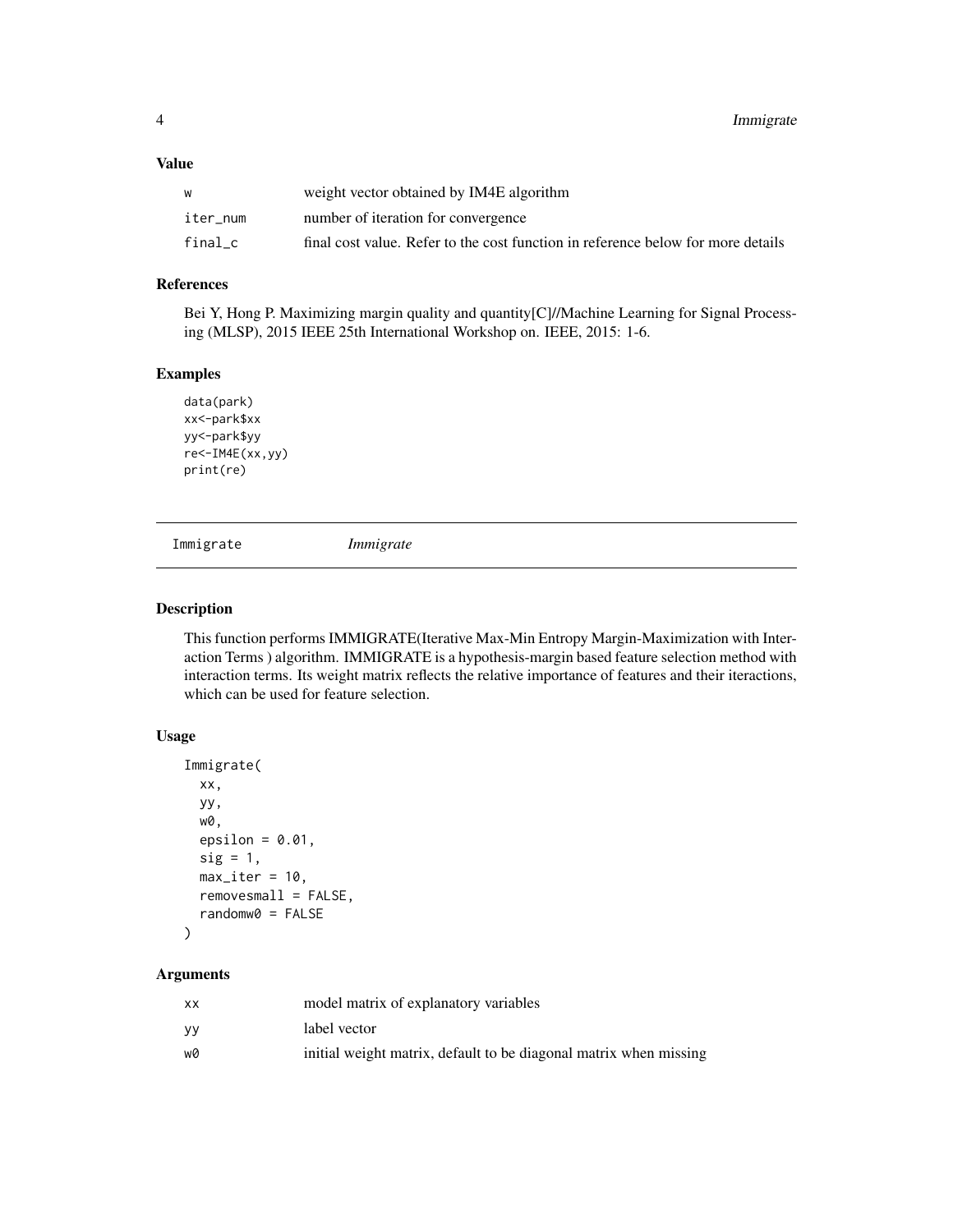<span id="page-4-0"></span>

| epsilon     | criterion for stopping iteration                                                                           |
|-------------|------------------------------------------------------------------------------------------------------------|
| sig         | sigma used in algorithm, default to be 1. Refer to the cost function in the link<br>below for more details |
| $max\_iter$ | maximum number of iteration                                                                                |
| removesmall | whether to remove features with small weights, default to be FALSE                                         |
| randomw0    | whether to use randomly initial weights, default to be FALSE                                               |

| W        | weight matrix obtained by IMMIGRATE algorithm                               |
|----------|-----------------------------------------------------------------------------|
| iter num | number of iteration for convergence                                         |
| final c  | final cost value. Refer to the cost function in link below for more details |

#### References

Zhao, Ruzhang, Pengyu Hong, and Jun S. Liu. "IMMIGRATE: A Margin-based Feature Selection Method with Interaction Terms." Entropy 22.3 (2020): 291.

#### See Also

Please refer to <https://www.mdpi.com/1099-4300/22/3/291/htm> for more details. Please refer to <https://github.com/RuzhangZhao/Immigrate/> for implementation demo.

#### Examples

data(park) xx<-park\$xx yy<-park\$yy re<-Immigrate(xx,yy) print(re)

LFE *LFE*

#### Description

This function performs LFE(Local Feature Extraction) algorithm.

#### Usage

 $LFE(xx, yy, T = 5)$ 

| xх | model matrix of explanatory variables                      |
|----|------------------------------------------------------------|
| yу | label vector                                               |
|    | number of instance used to update weights, default to be 5 |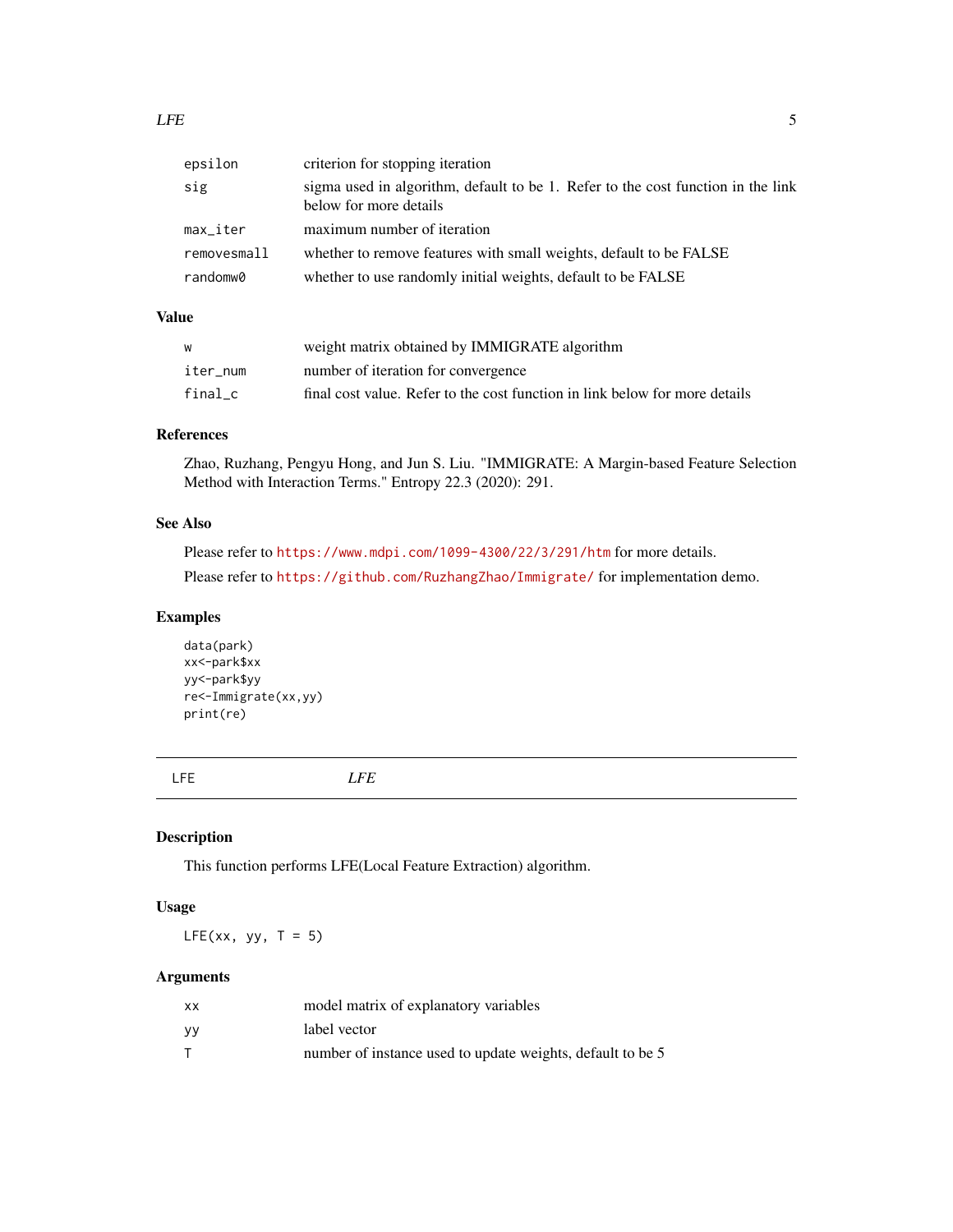<span id="page-5-0"></span>w new weight matrix after LFE algorithm

#### References

Sun Y, Wu D. A relief based feature extraction algorithm[C]//Proceedings of the 2008 SIAM International Conference on Data Mining. Society for Industrial and Applied Mathematics, 2008: 188-195.

#### Examples

data(park) xx<-park\$xx yy<-park\$yy re<-LFE(xx,yy) print(re)

one.IM4E *one.IM4E*

#### Description

This function performs (IM4E)Iterative Margin-Maximization under Max-Min Entropy algorithm for one loop.

#### Usage

one.IM4E(train\_xx, train\_yy, w, sig = 1, lambda = 1)

#### Arguments

| train_xx | model matrix of explanatory variables     |
|----------|-------------------------------------------|
| train_yy | label vector                              |
| W        | initial weight                            |
| sig      | sigma used in algorithm, default to be 1  |
| lambda   | lambda used in algorithm, default to be 1 |
|          |                                           |

#### Value

| W | new weight vector after one loop |
|---|----------------------------------|
|   | cost after one loop              |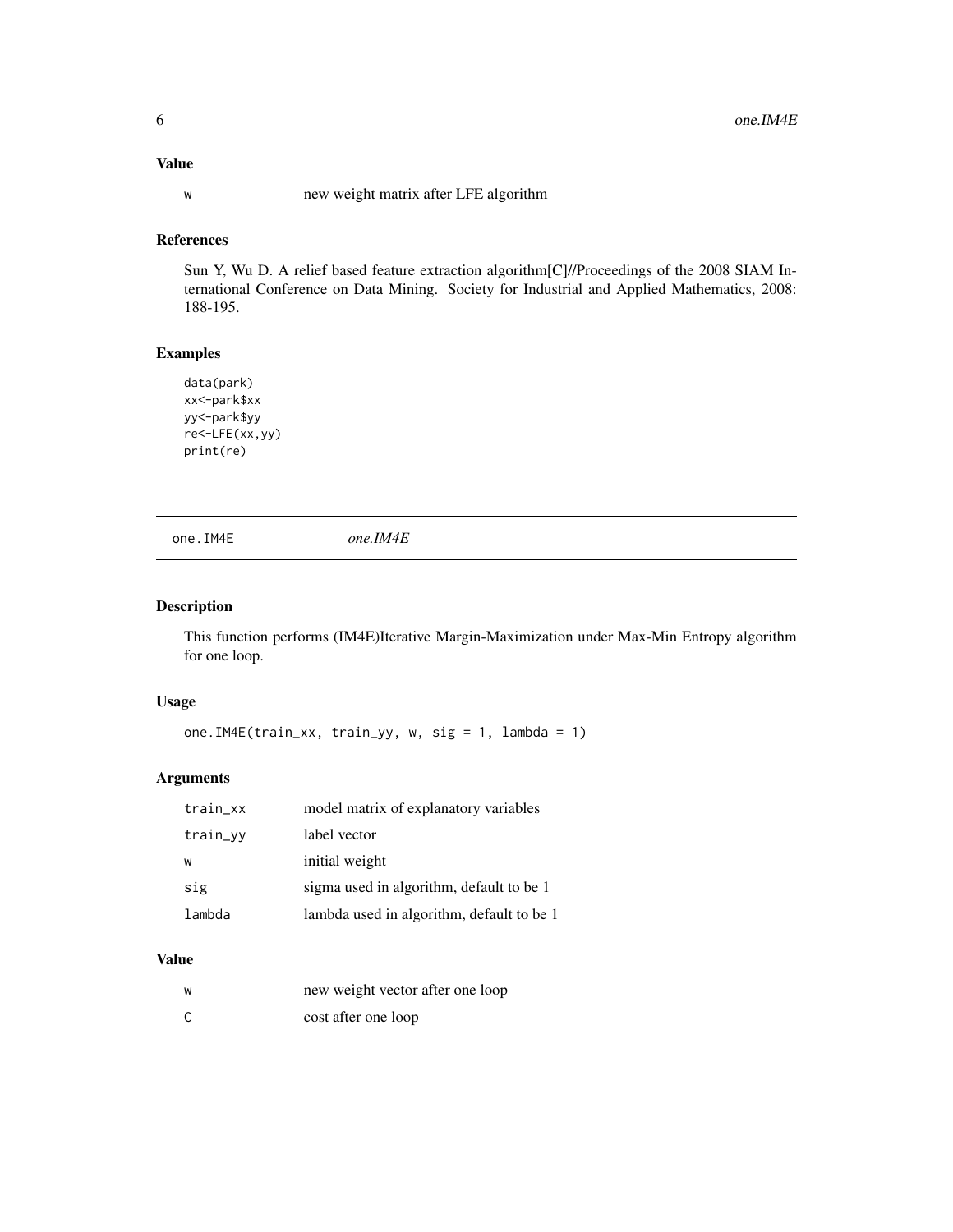#### <span id="page-6-0"></span>Description

This function performs Immigrate(Iterative Max-Min Entropy Margin-Maximization with Interaction Terms) algorithm for one loop.

#### Usage

```
one.Immigrate(train_xx, train_yy, W, sig = 1)
```
#### Arguments

| train_xx | model matrix of explanatory variables    |
|----------|------------------------------------------|
| train_yy | label vector                             |
| W        | initial weight matrix                    |
| sig      | sigma used in algorithm, default to be 1 |

#### Value

| W | new weight matrix after one loop |
|---|----------------------------------|
| C | cost after one loop              |

#### See Also

Please refer to <https://github.com/RuzhangZhao/Immigrate/> for implementation demo.

#### Examples

```
data(park)
xx<-park$xx
yy<-park$yy
W0 <- diag(rep(1,ncol(xx)),ncol(xx))/sqrt(ncol(xx))
re<-one.Immigrate(xx,yy,W0)
print(re$w)
```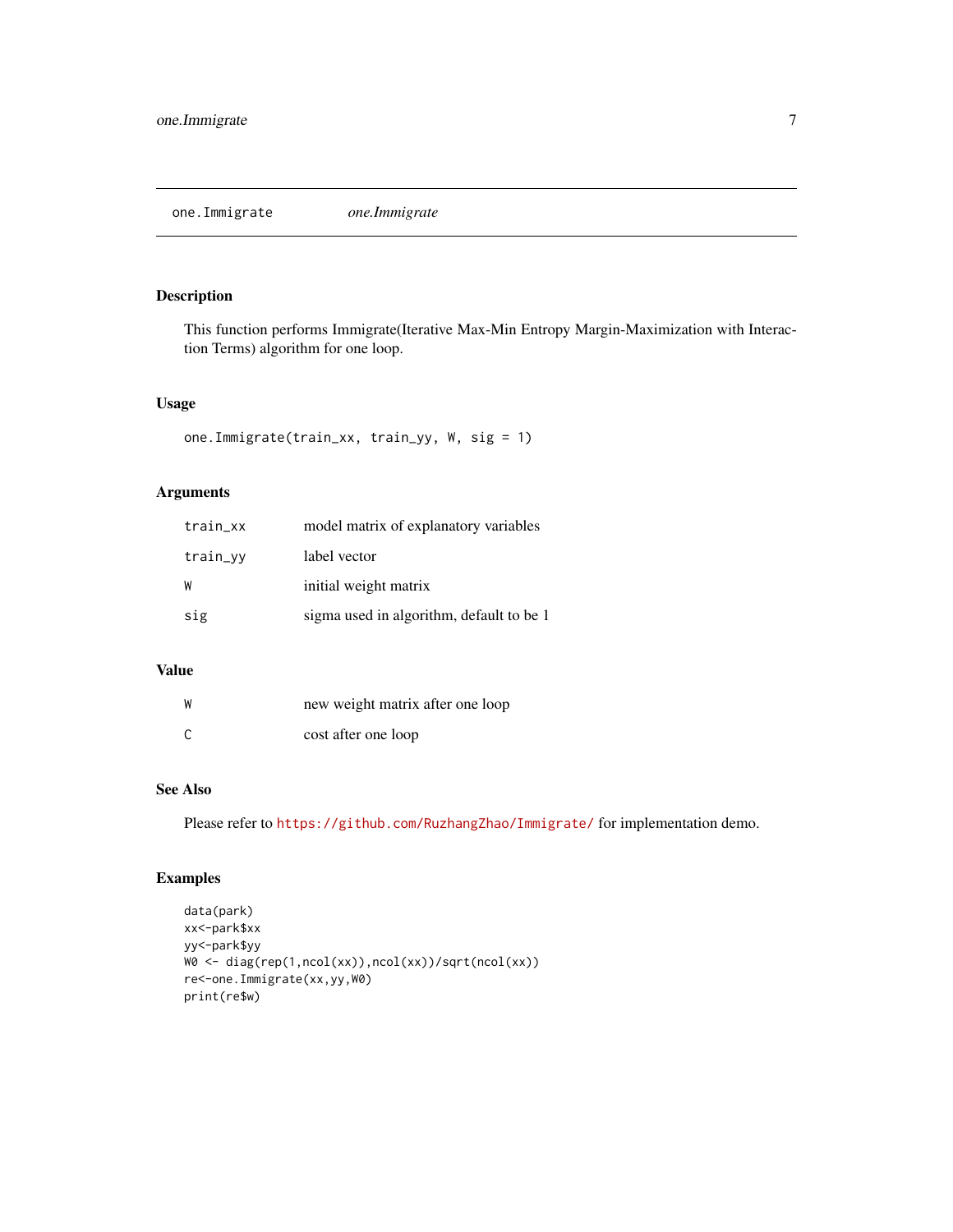<span id="page-7-0"></span>

#### Description

Parkinsons Dataset

#### Usage

data(park)

#### Format

An object of class

#### Source

[parkinsons](https://archive.ics.uci.edu/ml/datasets/parkinsons)

#### References

Frank, A. and A. Asuncion. UCI Machine Learning Repository. 2010.

#### Examples

```
data(park)
xx <- park$xx
yy <- park$yy
```
pred.values *pred.values*

#### Description

This function performs some statistical value prediction

#### Usage

```
pred.values(y_train, y_test, pred_train, pred_test)
```

| y_train    | label vector for training data            |
|------------|-------------------------------------------|
| y_test     | label vector for test data                |
| pred_train | predicted probabilities for training data |
| pred_test  | predicted probabilities for test data     |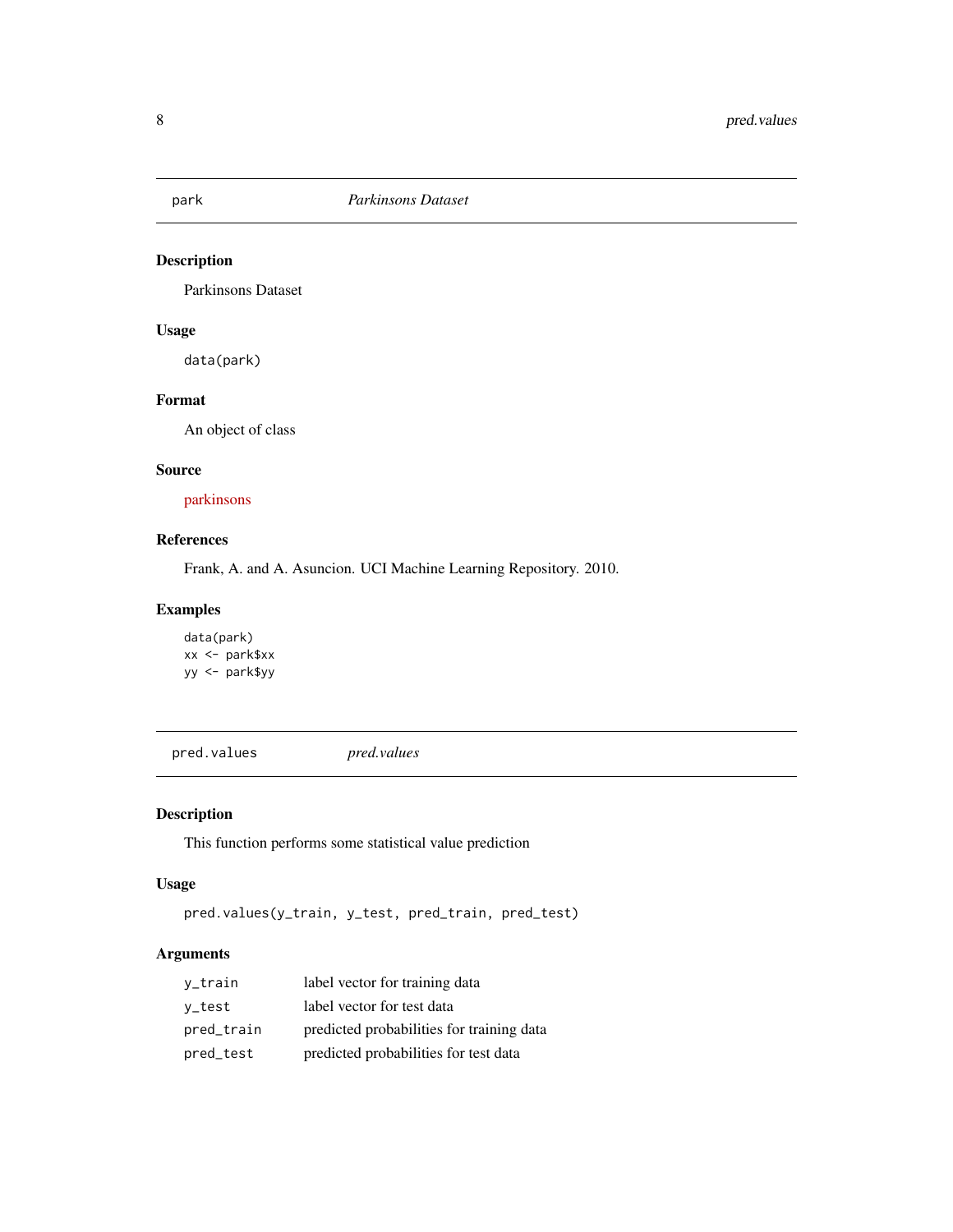#### <span id="page-8-0"></span>predict.BIM 9

#### Value

| AUC_train   | AUC for training data                                         |
|-------------|---------------------------------------------------------------|
| AUC test    | AUC for test data                                             |
|             | accuracy_test accuracy for test data                          |
|             | precision_test precision for test data                        |
| recall_test | recall for test data                                          |
| F1_test     | F1 score for test data                                        |
| thre        | threshold to separate two labels, obtained from training data |

#### Examples

```
y_train<-c(0,1,0,1,0,1)
y_test<-c(0,1,0,1)
pred_train<-c(0.77,0.89,0.32,0.96,0.10,0.67)
pred_test<-c(0.68,0.75,0.50,0.81)
re<-pred.values(y_train,y_test,pred_train,pred_test)
print(re)
```
predict.BIM *predict.BIM*

#### Description

This function performs the predition for BIM algorithm (Boosted version of IMMIGRATE).

#### Usage

```
## S3 method for class 'BIM'
predict(object, xx, yy, newx, type = "both", ...)
```
#### Arguments

| object    | result of BIM algorithm                           |
|-----------|---------------------------------------------------|
| <b>XX</b> | model matrix of explanatory variables             |
| уу        | label vector                                      |
| newx      | new model matrix to be predicted                  |
| type      | the form of final output                          |
|           | further arguments passed to or from other methods |

#### Value

| response | predicted probabilities for for new data (news) |
|----------|-------------------------------------------------|
| class    | predicted class for for new data (news)         |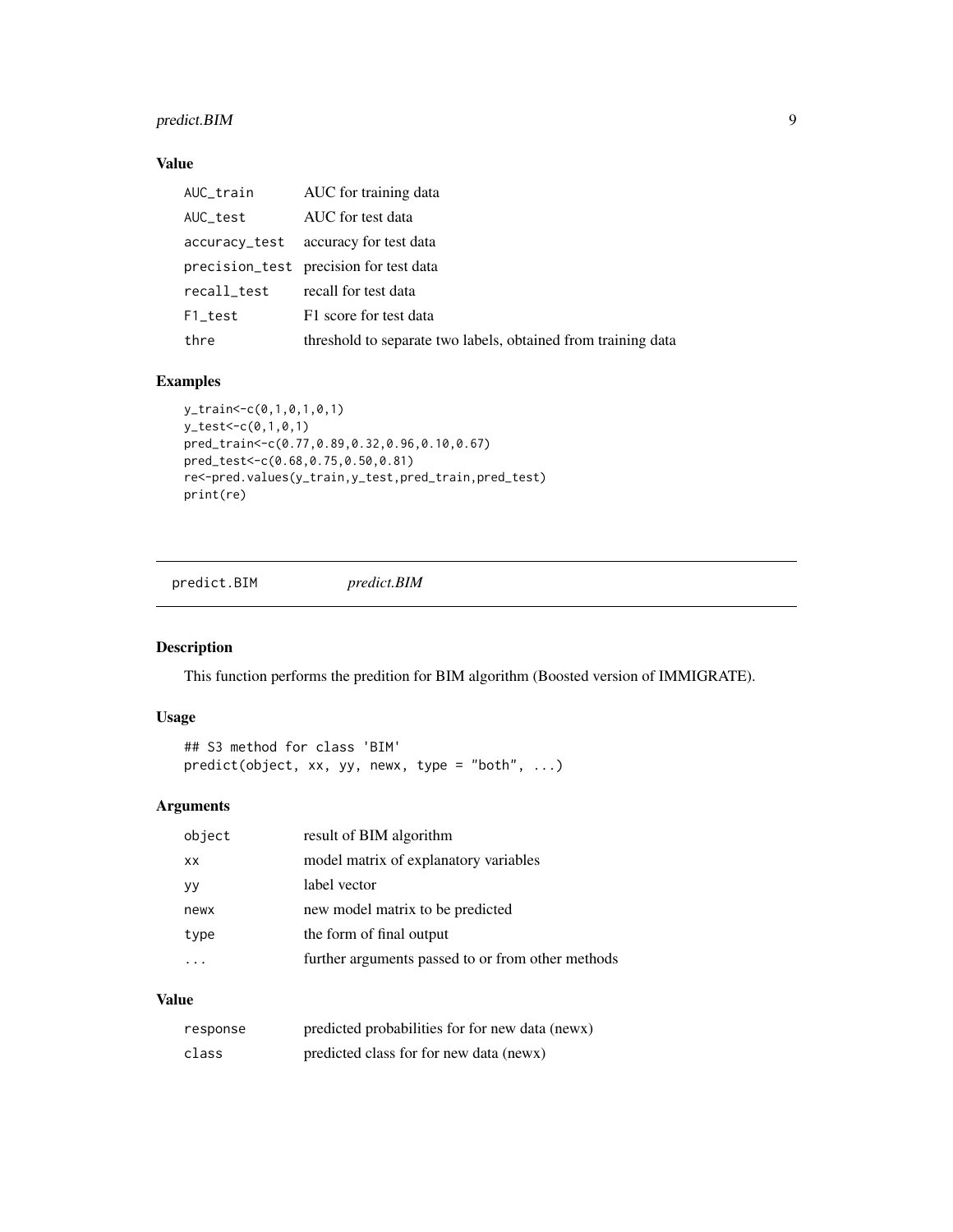#### <span id="page-9-0"></span>References

Zhao, Ruzhang, Pengyu Hong, and Jun S. Liu. "IMMIGRATE: A Margin-based Feature Selection Method with Interaction Terms." Entropy 22.3 (2020): 291.

#### See Also

Please refer to <https://www.mdpi.com/1099-4300/22/3/291/htm> for more details.

#### Examples

```
data(park)
xx<-park$xx
yy<-park$yy
index<-c(1:floor(nrow(xx)*0.3))
train_xx<-xx[-index,]
test_xx<-xx[index,]
train_yy<-yy[-index]
test_yy<-yy[index]
re<-BIM(train_xx,train_yy)
res<-predict(re,train_xx,train_yy,test_xx,type="class")
print(res)
```
predict.IM4E *predict.IM4E*

#### Description

This function performs the predition for IM4E(Iterative Margin-Maximization under Max-Min Entropy) algorithm.

#### Usage

```
## S3 method for class 'IM4E'
predict(object, xx, yy, newx, sig = 1, type = "both", ...)
```

| object    | weight or result of IM4E algorithm                                                                                                         |
|-----------|--------------------------------------------------------------------------------------------------------------------------------------------|
| XX        | model matrix of explanatory variables                                                                                                      |
| уy        | label vector                                                                                                                               |
| newx      | new model matrix to be predicted                                                                                                           |
| sig       | sigma used in algorithm, default to be 1                                                                                                   |
| type      | the form of final output, default to be "both". One can also choose "response" (predicted<br>probabilities) or "class" (predicted labels). |
| $\ddotsc$ | further arguments passed to or from other methods                                                                                          |
|           |                                                                                                                                            |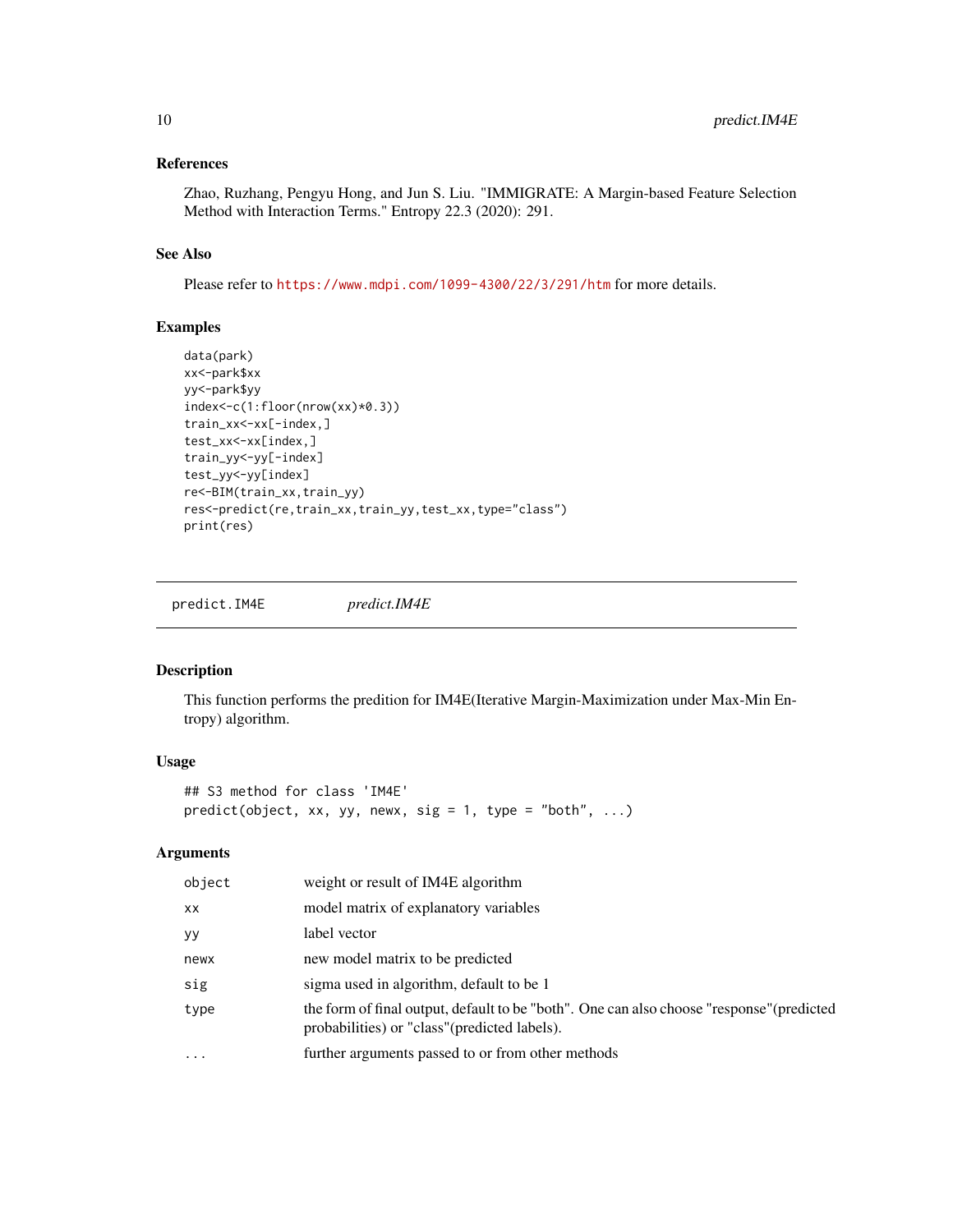#### <span id="page-10-0"></span>predict.Immigrate 11

#### Value

| response | predicted probabilities for new data (news) |
|----------|---------------------------------------------|
| class    | predicted class labels for new data (news)  |

#### References

Bei Y, Hong P. Maximizing margin quality and quantity [C]//Machine Learning for Signal Processing (MLSP), 2015 IEEE 25th International Workshop on. IEEE, 2015: 1-6.

#### Examples

```
data(park)
xx<-park$xx
yy<-park$yy
index<-c(1:floor(nrow(xx)*0.3))
train_xx<-xx[-index,]
test_xx<-xx[index,]
train_yy<-yy[-index]
test_yy<-yy[index]
re<-IM4E(train_xx,train_yy)
res<-predict(re,train_xx,train_yy,test_xx,type="class")
print(res)
```
predict.Immigrate *predict.Immigrate*

#### Description

This function performs the predition for Immigrate(Iterative Max-Min Entropy Margin-Maximization with Interaction Terms) algorithm.

#### Usage

```
## S3 method for class 'Immigrate'
predict(object, xx, yy, newx, sig = 1, type = "both", ...)
```

| object   | result of Immigrate algorithm                                                                                                              |
|----------|--------------------------------------------------------------------------------------------------------------------------------------------|
| XX       | model matrix of explanatory variables                                                                                                      |
| уy       | label vector                                                                                                                               |
| newx     | new model matrix to be predicted                                                                                                           |
| sig      | sigma used in prediction function, default to be 1. Refer to the prediction func-<br>tion in the link below for more details               |
| type     | the form of final output, default to be "both". One can also choose "response" (predicted<br>probabilities) or "class" (predicted labels). |
| $\cdots$ | further arguments passed to or from other methods                                                                                          |
|          |                                                                                                                                            |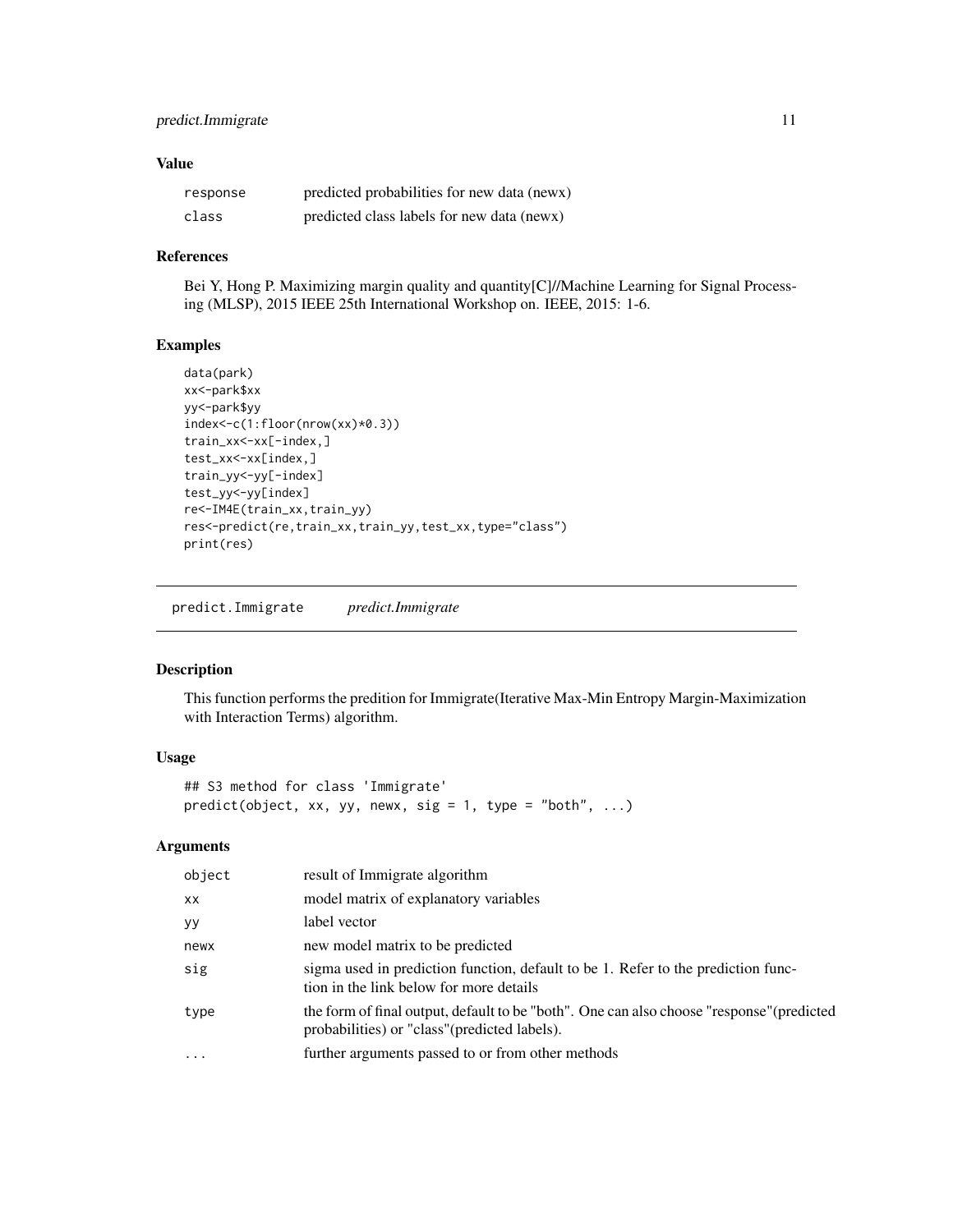<span id="page-11-0"></span>

| response | predicted probabilities for new data (news) |
|----------|---------------------------------------------|
| class    | predicted class labels for new data (news)  |

#### References

Zhao, Ruzhang, Pengyu Hong, and Jun S. Liu. "IMMIGRATE: A Margin-based Feature Selection Method with Interaction Terms." Entropy 22.3 (2020): 291.

#### See Also

Please refer to <https://www.mdpi.com/1099-4300/22/3/291/htm> for more details.

Please refer to <https://github.com/RuzhangZhao/Immigrate/> for implementation demo.

#### Examples

```
data(park)
xx<-park$xx
yy<-park$yy
index<-c(1:floor(nrow(xx)*0.3))
train_xx<-xx[-index,]
test_xx<-xx[index,]
train_yy<-yy[-index]
test_yy<-yy[index]
re<-Immigrate(train_xx,train_yy)
res<-predict(re,train_xx,train_yy,test_xx,type="class")
print(res)
```
predict.LFE *predict.LFE*

#### Description

This function performs predition for LFE(Local Feature Extraction) algorithm.

#### Usage

```
## S3 method for class 'LFE'
predict(object, xx, yy, newx, ...)
```

| object | weights obtained from LFE                         |
|--------|---------------------------------------------------|
| XX     | model matrix of explanatory variables             |
| yу     | label vector                                      |
| newx   | new model matrix to be predicted                  |
|        | further arguments passed to or from other methods |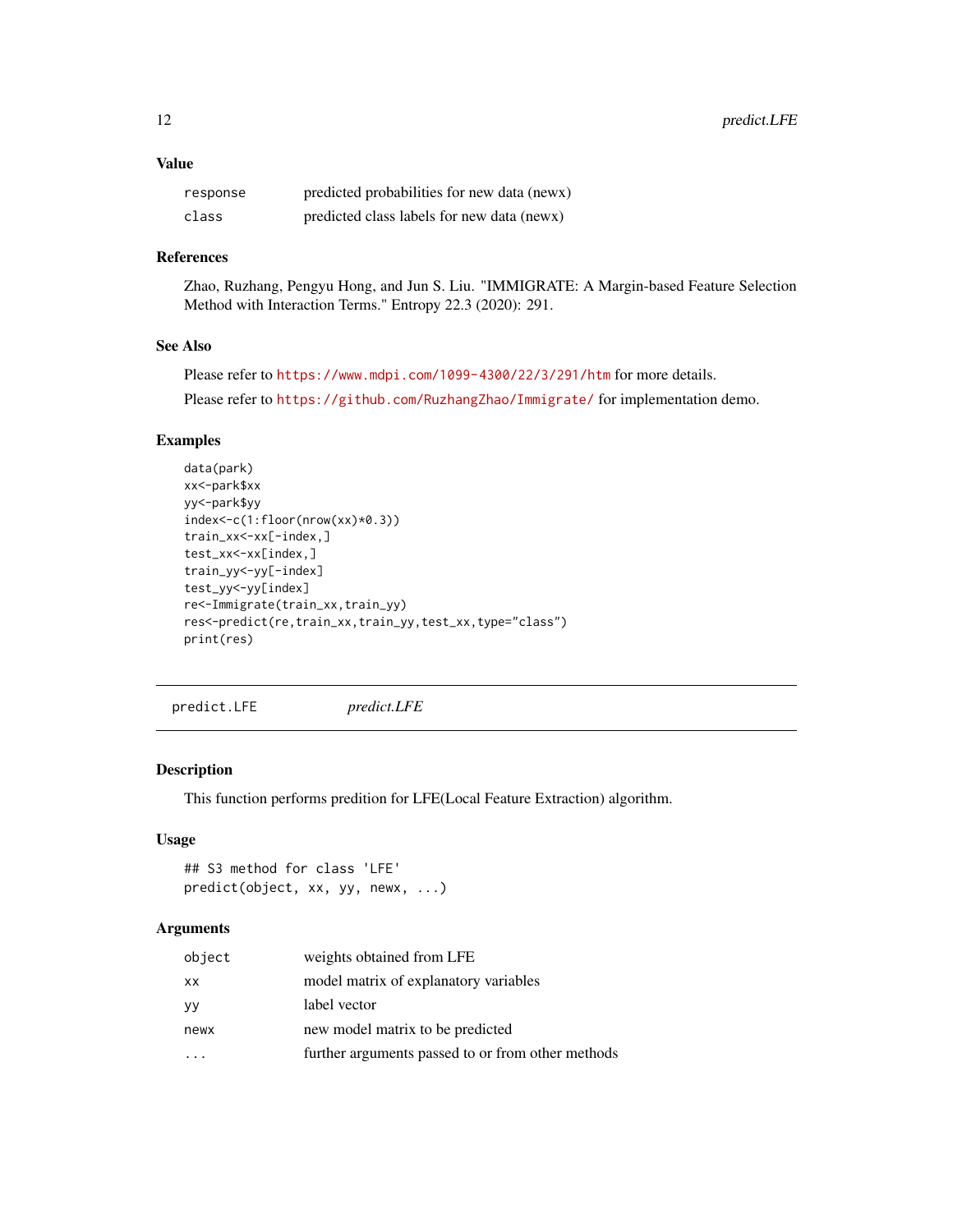#### <span id="page-12-0"></span>Simba 13

#### Value

predicted labels for new data (newx)

#### References

Sun Y, Wu D. A relief based feature extraction algorithm[C]//Proceedings of the 2008 SIAM International Conference on Data Mining. Society for Industrial and Applied Mathematics, 2008: 188-195.

#### Examples

```
data(park)
xx<-park$xx
yy<-park$yy
w<-LFE(xx,yy)
pred<-predict(w,xx,yy,xx)
print(pred)
```
Simba *Simba*

#### Description

This function performs Simba(Iterative Search Margin Based Algorithm).

#### Usage

Simba(xx, yy,  $T = 5$ )

#### Arguments

| <b>XX</b> | model matrix of explanatory variables                      |
|-----------|------------------------------------------------------------|
| yу        | label vector                                               |
|           | number of instance used to update weights, default to be 5 |

#### Value

w new weight after Simba algorithm

#### References

Gilad-Bachrach R, Navot A, Tishby N. Margin based feature selection-theory and algorithms[C]//Proceedings of the twenty-first international conference on Machine learning. ACM, 2004: 43.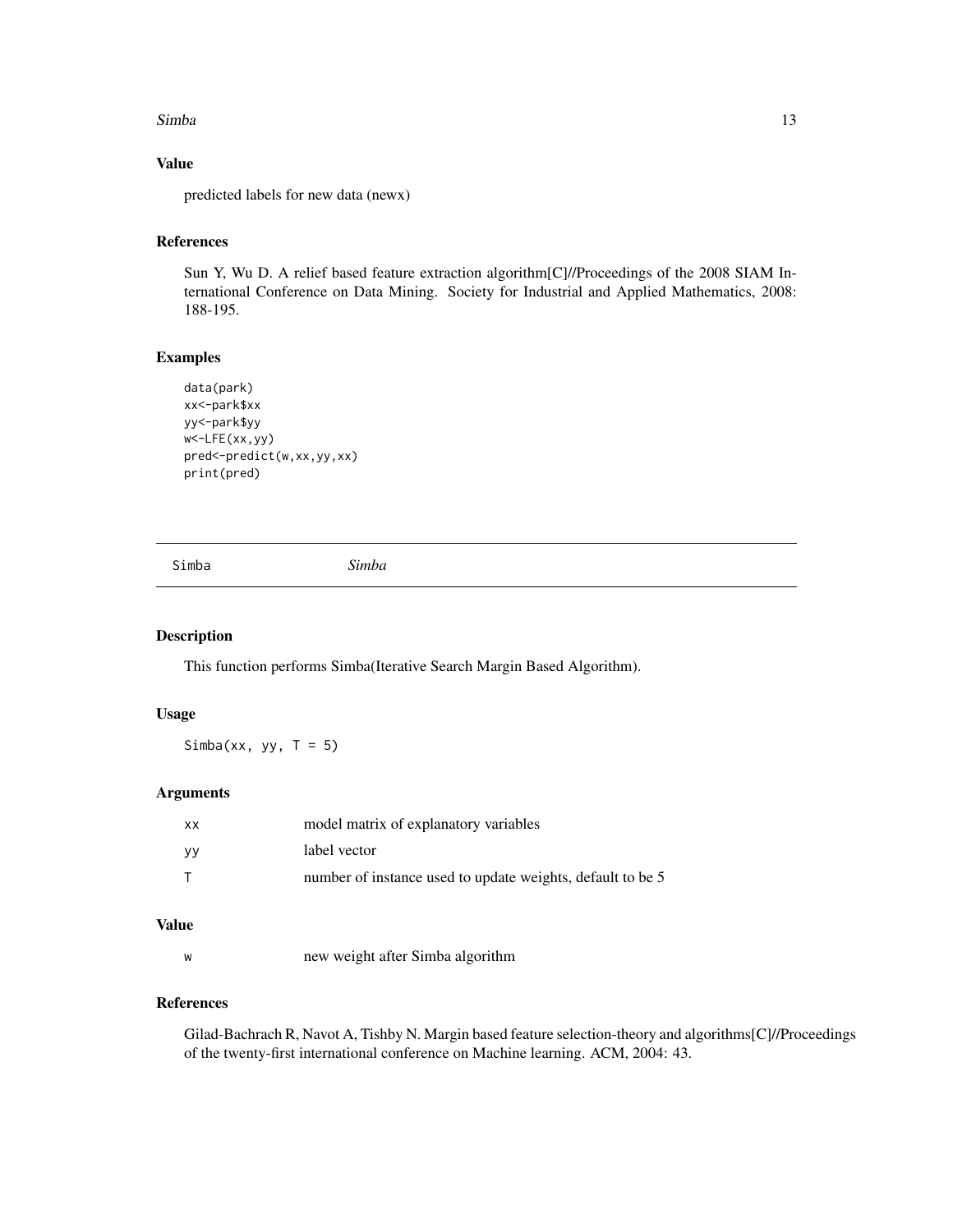14 Simba

#### Examples

data(park) xx<-park\$xx yy<-park\$yy re<-Simba(xx,yy) print(re)